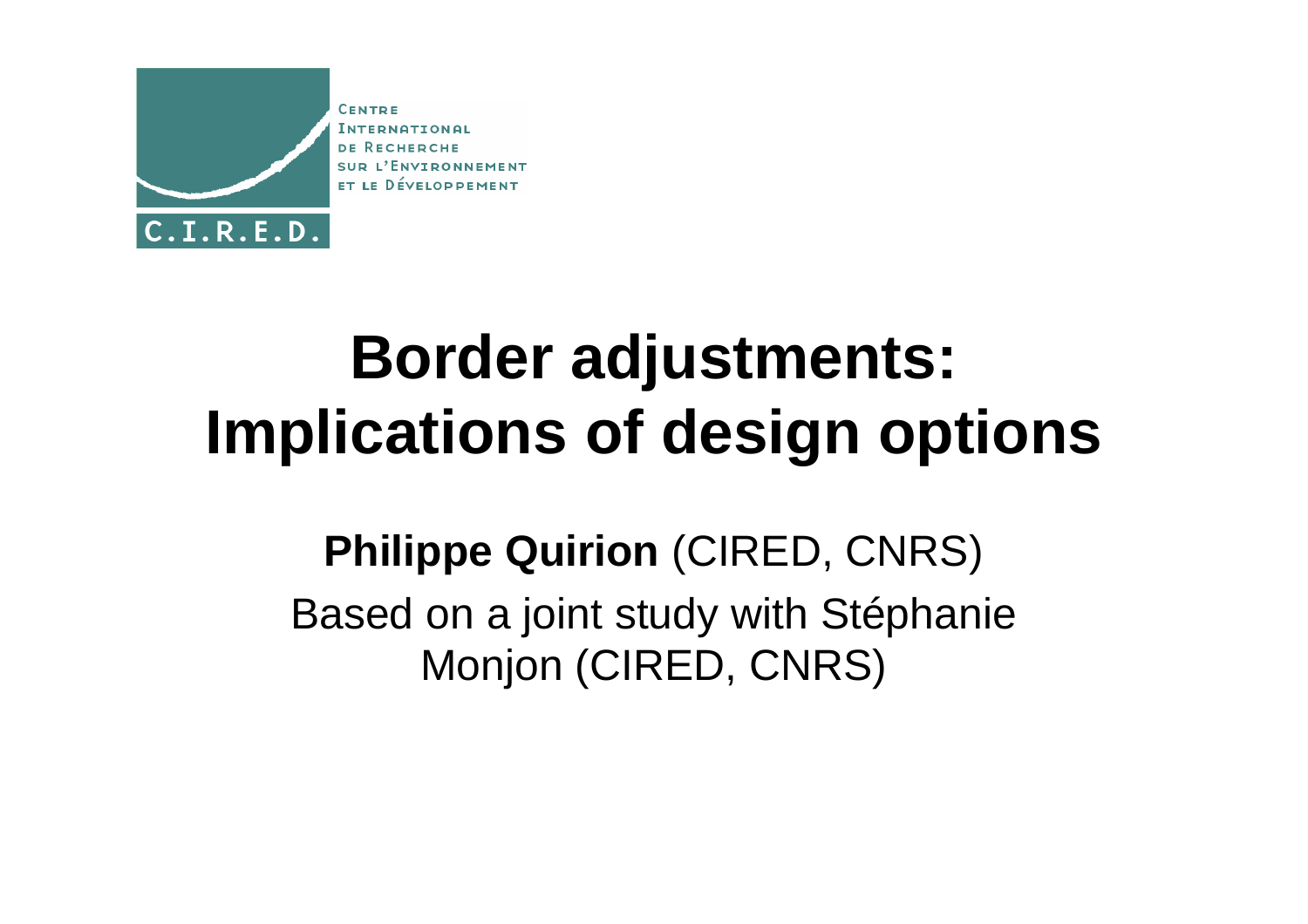# **Outline**

- 1. Import & export adjustments or just an import-basedadjustment?
- 2. What countries should be covered?
- 3. What products should be covered?
- 4. What amount of emissions for the import adjustment?
- 5. What amount of emissions for the export adjustment?
- 6. Should the BA also cover the increase in production cost?
- 7. Enforcement issues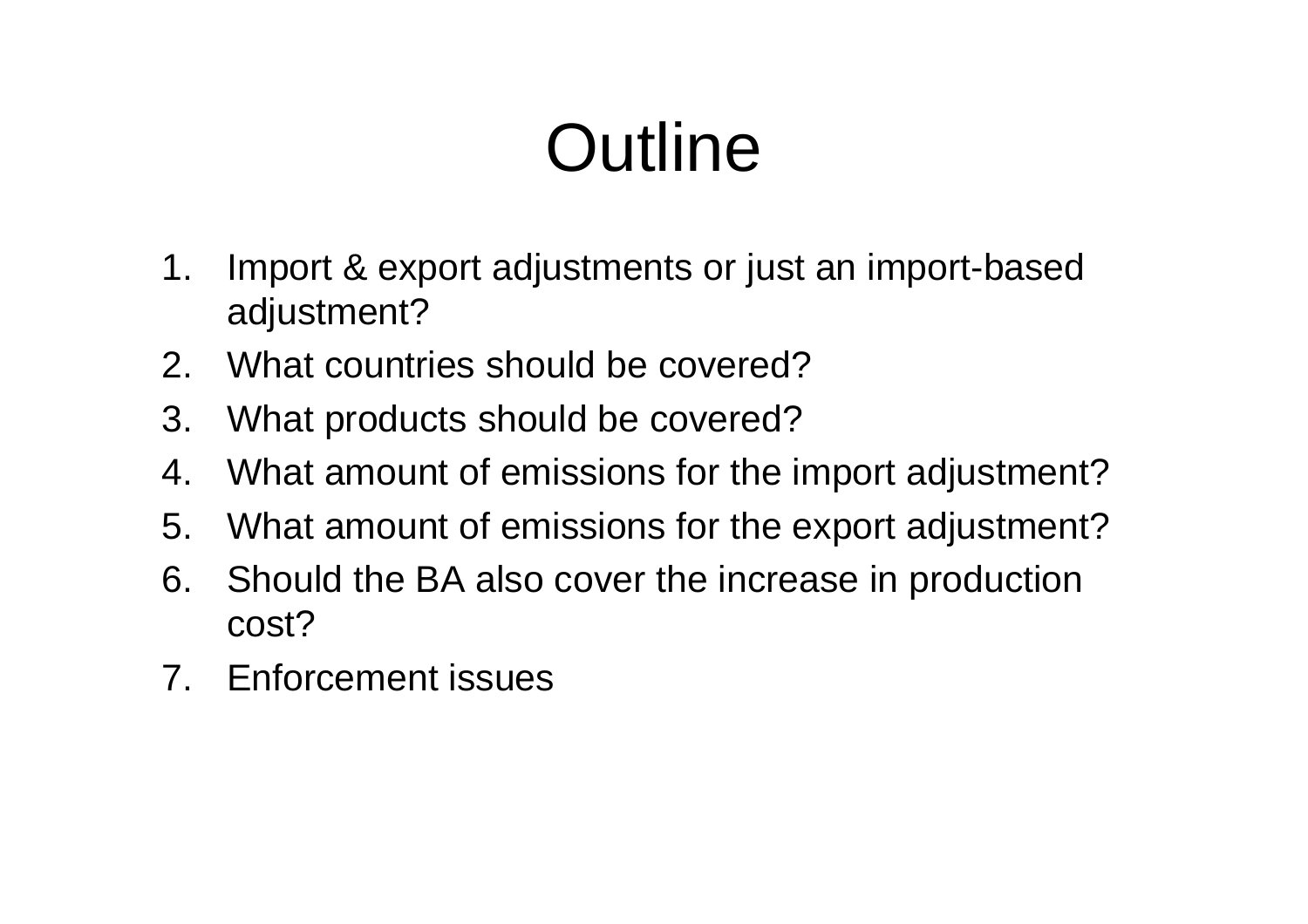### **Import & export adjustments or justan import-based adjustment?**

- In theory both needed:
	- –Import adjustment: levels the paying field on the EU market
	- –Export adjustment: levels the paying field on RoW markets
- In practice depends on the sector & business cycle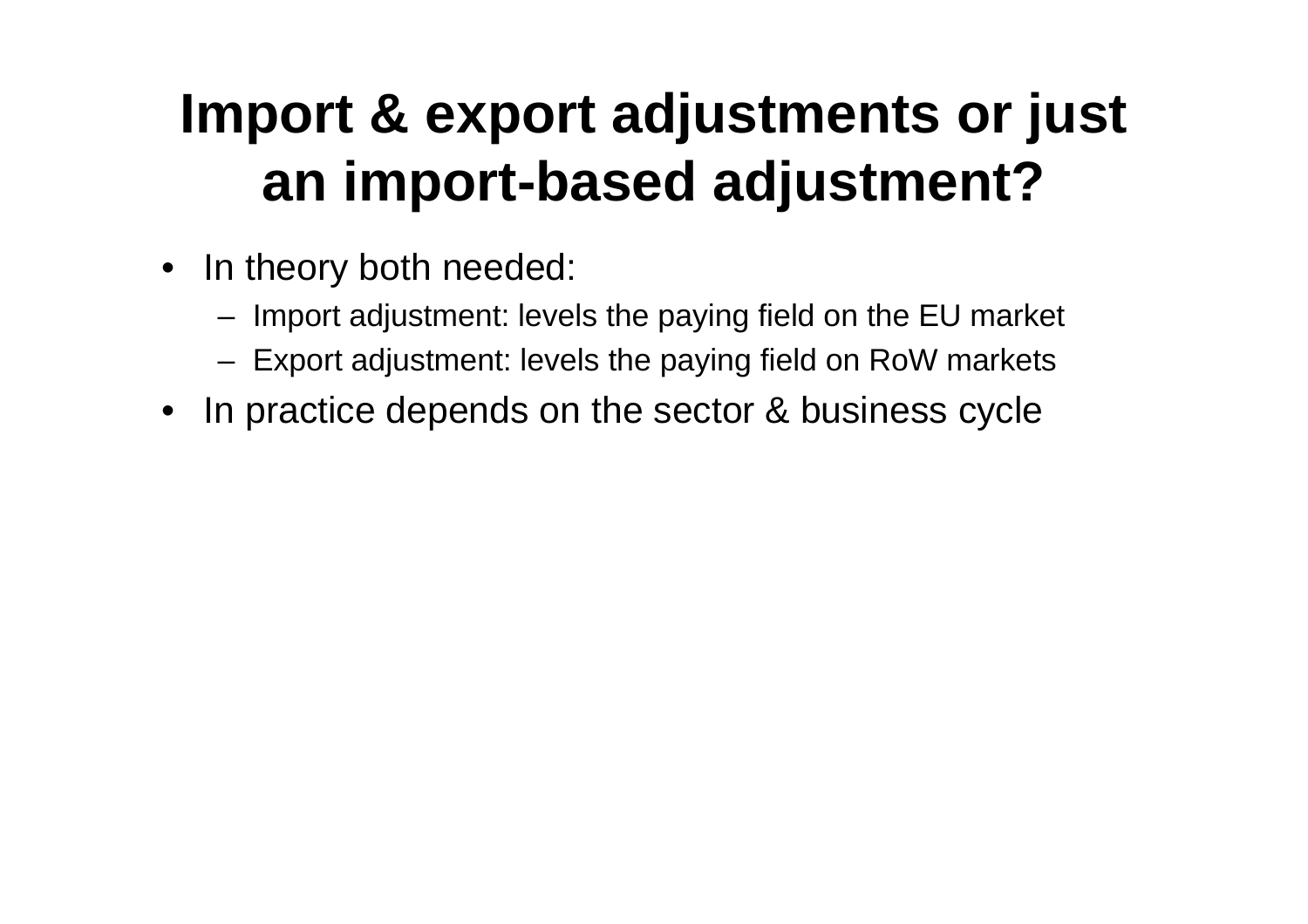#### **Imports/exports ratio in the EU27**

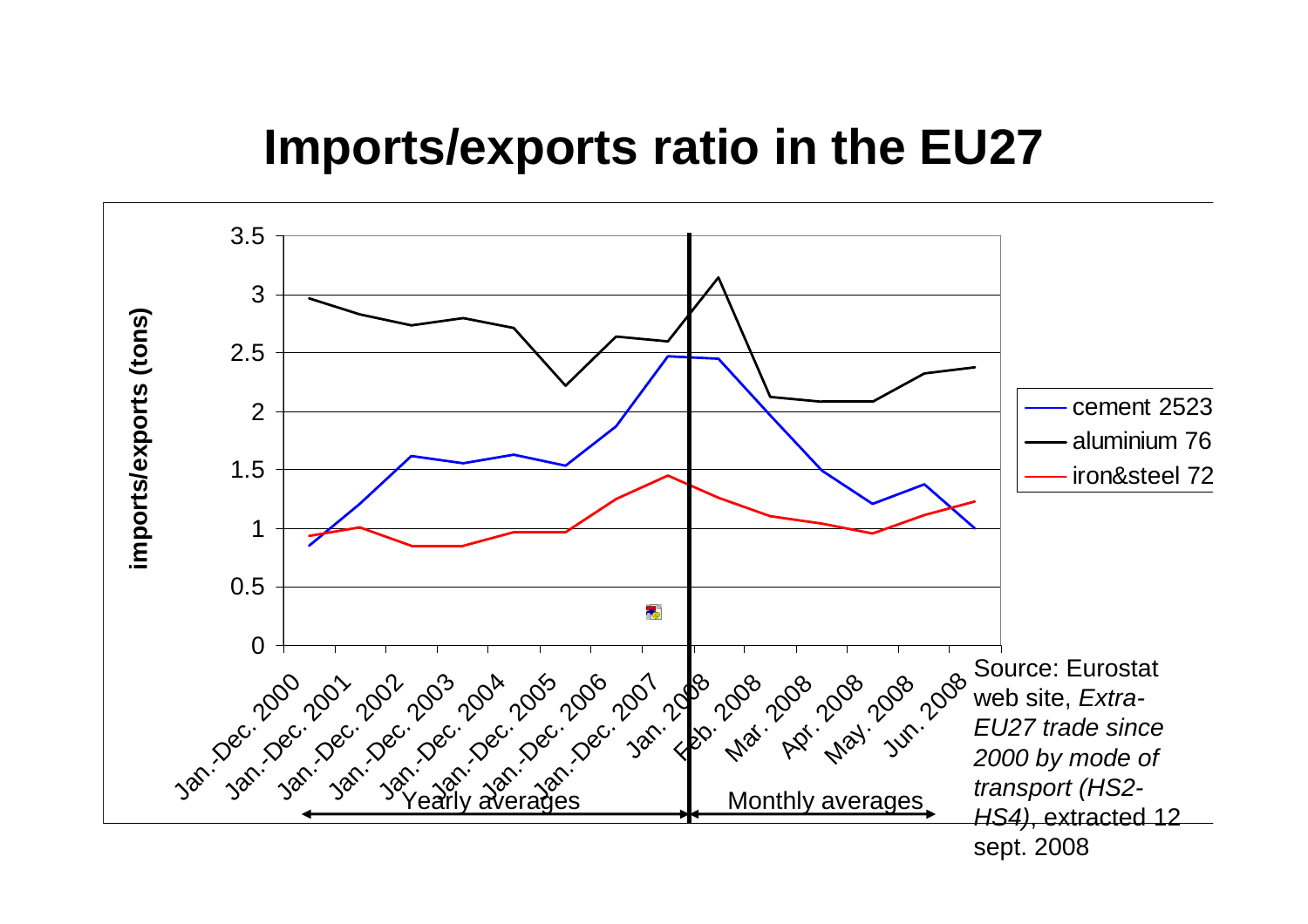### **Import & export adjustments or justan import-based adjustment?**

- In theory both needed:
	- –Import adjustment: levels the paying field on the EU market
	- –Export adjustment: levels the paying field on RoW markets
- In practice depends on the sector & business cycle
- But import-based adjustment only may be easier to  $\bullet$ defend on environmental grounds:
	- –Hard to explain that exempting exports reduces global emissions
	- – Import adjustment may be easier to negotiate:
		- Receipts from import adjustment may be earmaked for exportingcountries
		- "Export tax waiver": import adjustment reduced by the amount of the export tax in exporting countries (if any)
	- –No similar possibility for the export adjustment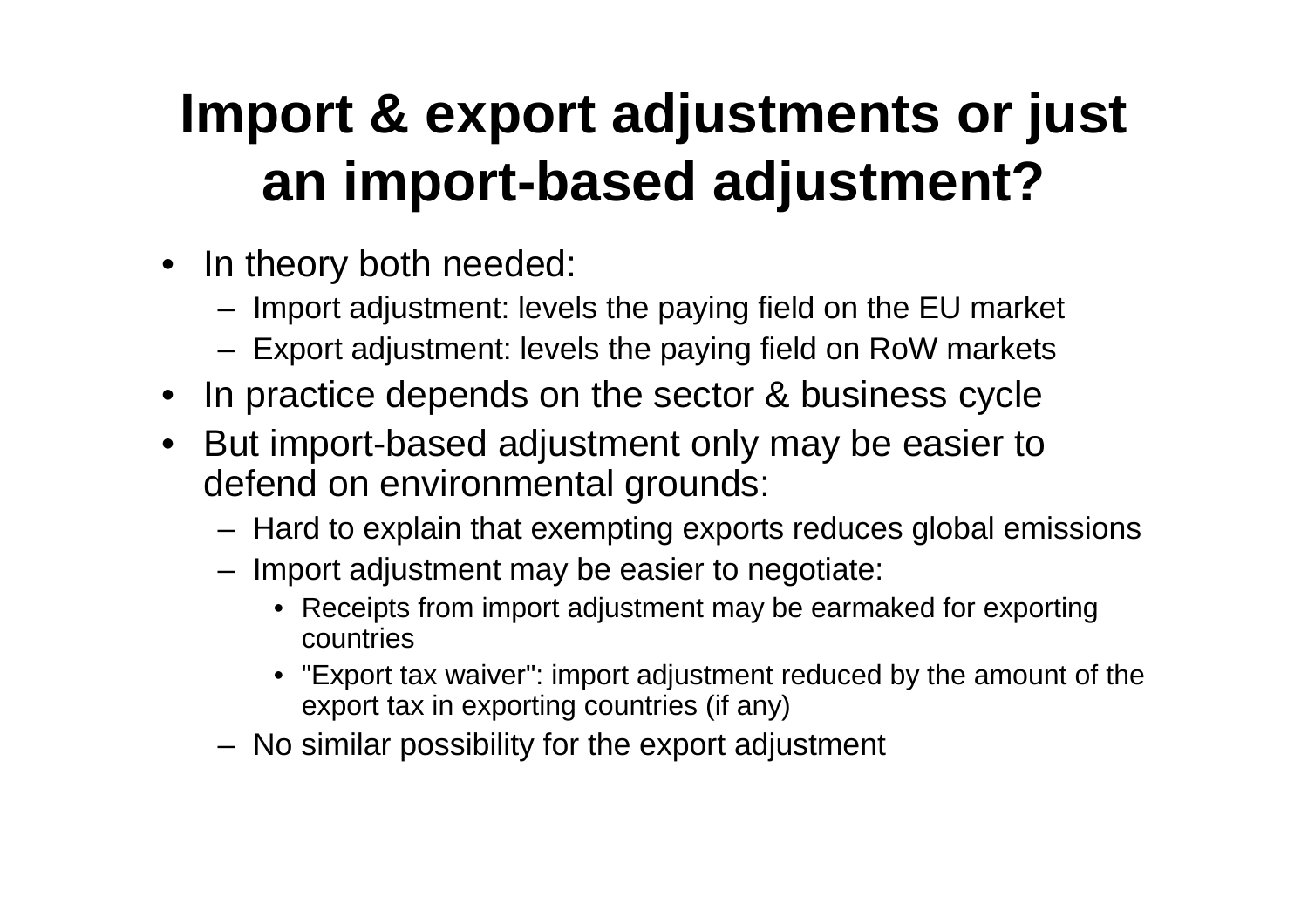## **What countries should becovered?**

- All countries: unfair and inefficient
- Only countries which do not ratify the climate treaty (orw/o climate policy)? Problem of re-exports:
	- – Assume Japan: climate policy but no BA; Russia: no climatepolicy
	- Russia would sell steel to Japan, Japan to the EU
- Ideal solution: multi-lateral BA. 3 options:
	- –Part of the next climate treaty
	- – A treaty on use and limits on BA (ongoing work by R. Ismer, M. Wemaere & K. Neuhoff for Climate Strategies)
	- –US (or joint EU-US) initiative, joined by others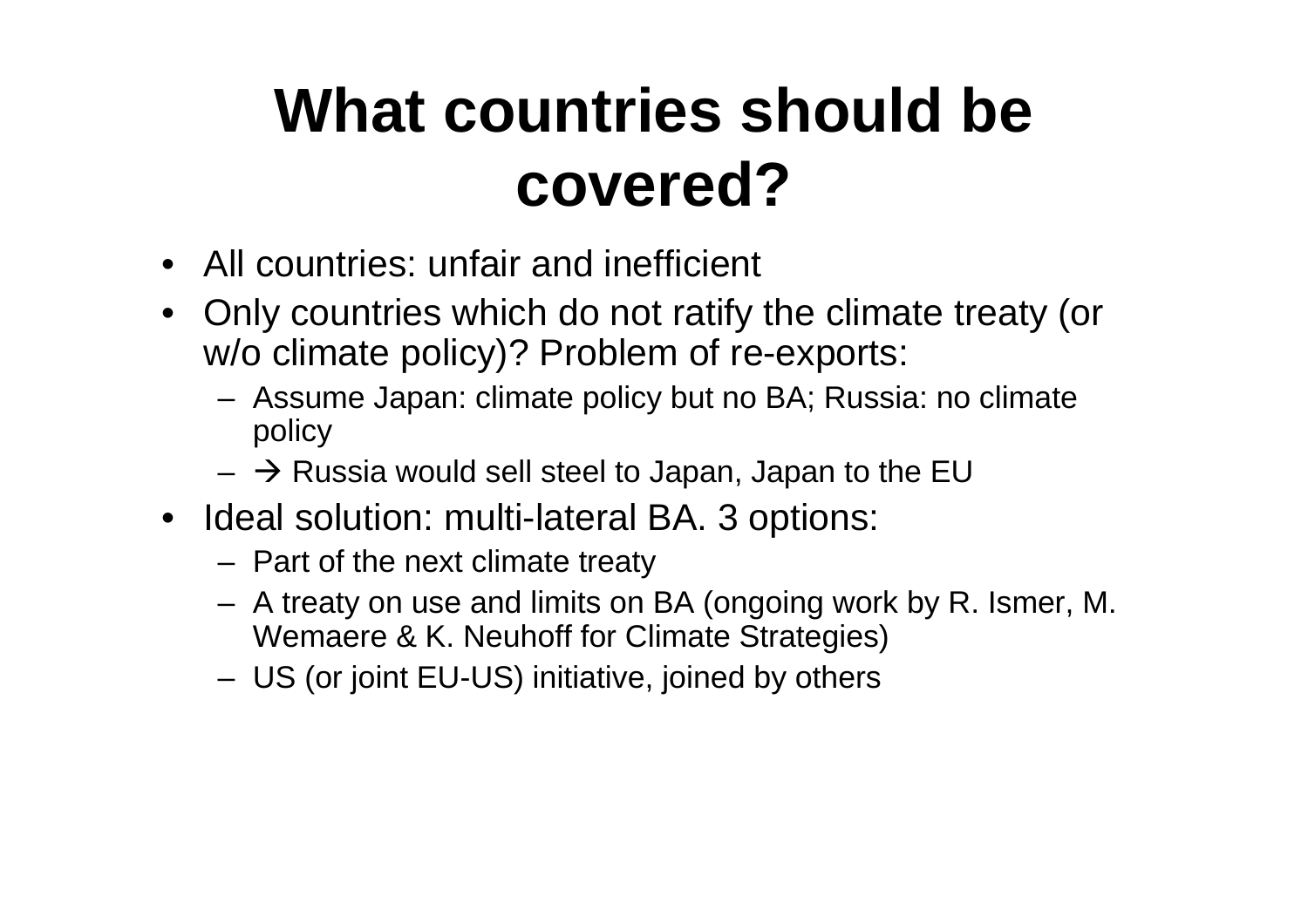## **What products should becovered?**

- Cement:
	- –Clinker & cement (2523 in HS2 nomenclature)
	- –Articles of cement & concrete (6810)
- Steel:
	- –Iron & steel (72); includes pig iron
	- $-$  Articles of iron & steel (73): inclu Articles of iron & steel (73); includes rails, tubes, cans, wire…
	- $=$  TWO LIPPO TO INTURNEY CONSTITUTION USES IN A 7. K T 70 OF THE VALU No need to include cars or appliances  $(CO<sub>2</sub> < 1%$  of the value)
	- $-$  נוואיות וויות שמוסח ומראשות את השפט היה את היה היה היה היה ה Closer look needed for some products (car bodies?)
	- – Should scrap be included? Scrap from municipal waste is fromsteel produced recently; scrap from buldings is not
- Aluminium and articles thereof (76)
	- –Same issue for scrap
- Chemical products, paper & pulp, glass, refinedpetroleum products: more analysis needed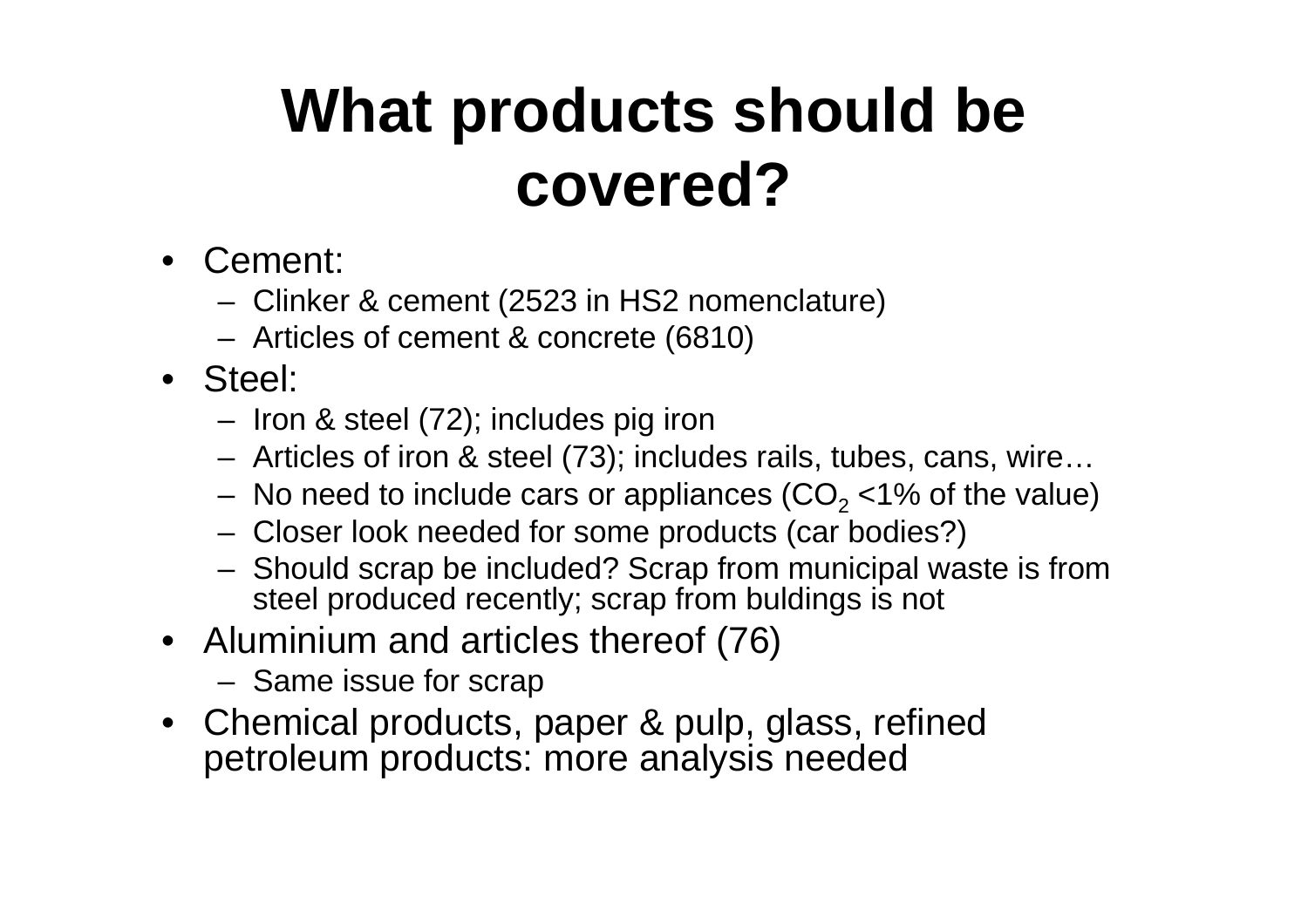## **What amount of emissions for the import adjustment?**

- Best Available Technology?
	- – Strictly speaking: often zero emissions (even negative if biomass& CCS)
	- – R. Ismer and K. Neuhoff (2007): "with a certain market share"; O. Godard (2007): "the predominent category of technology in use in Europe"
	- – Cement: easy (dry process, pre-heating, pre-calcining, petcokeor coal, clinker rate  $\sim$  80%)
	- –Steel: difficult (EAF much less than EU average)
- Average level of EU sectoral emissions more effective
- Use certified information on emissions for exporters withlower emissions?
	- $-$  N/LOrg W/III com More WTO compatible
	- $-$  In theory incentive to  $-$ In theory incentive to reduce emissions in exporting countries
	- – But low-emitting products exported to the EU, more GHGintensive to the RoW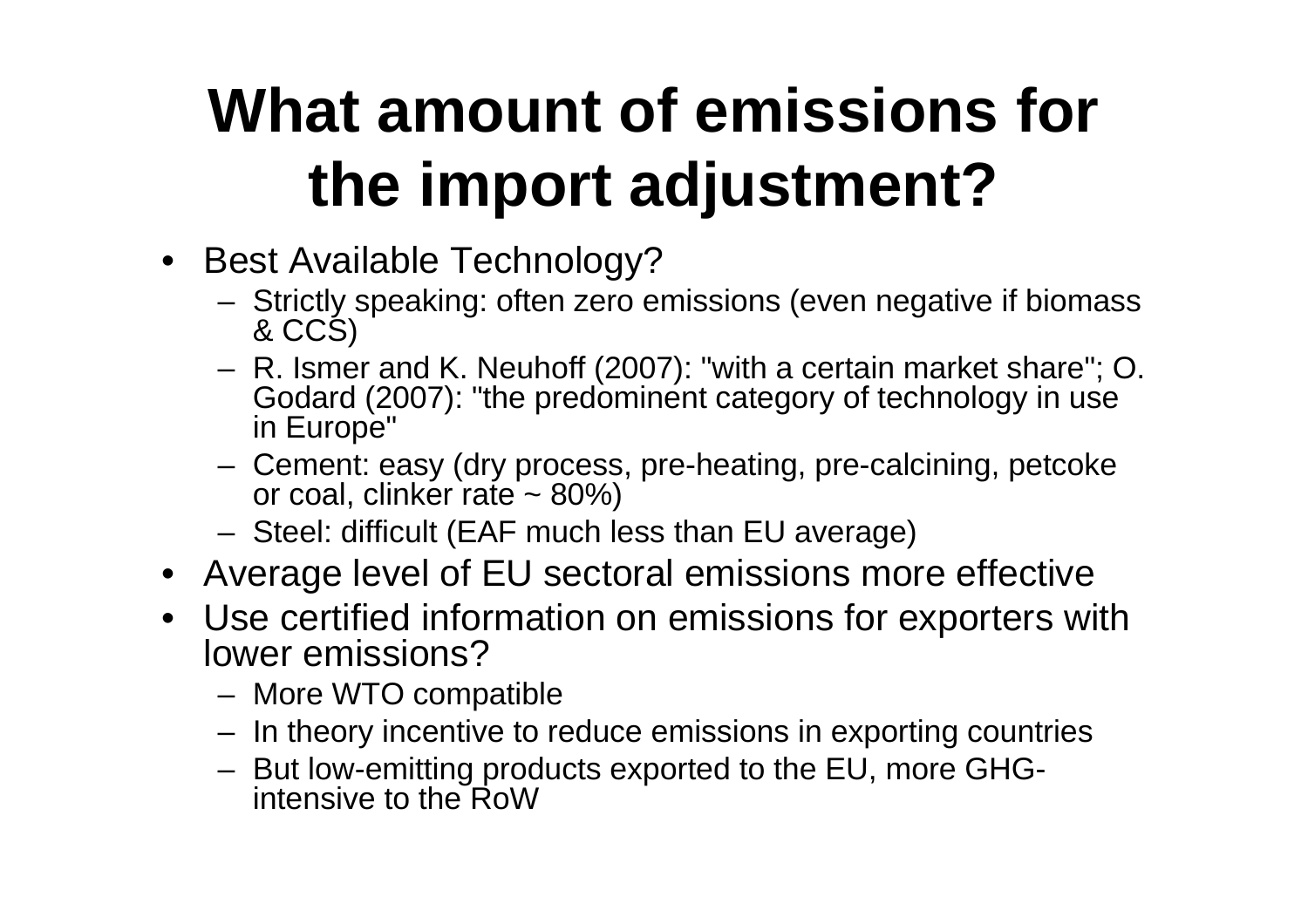## **What amount of emissions for the export adjustment?**

- Measured emissions for every plant?
	- –Highly emitting plants decicated to export
	- –No incentive to cut their emissions
- Best Available Technology?
	- –Same problems as with imports
- Average level of EU sectoral emissions more effective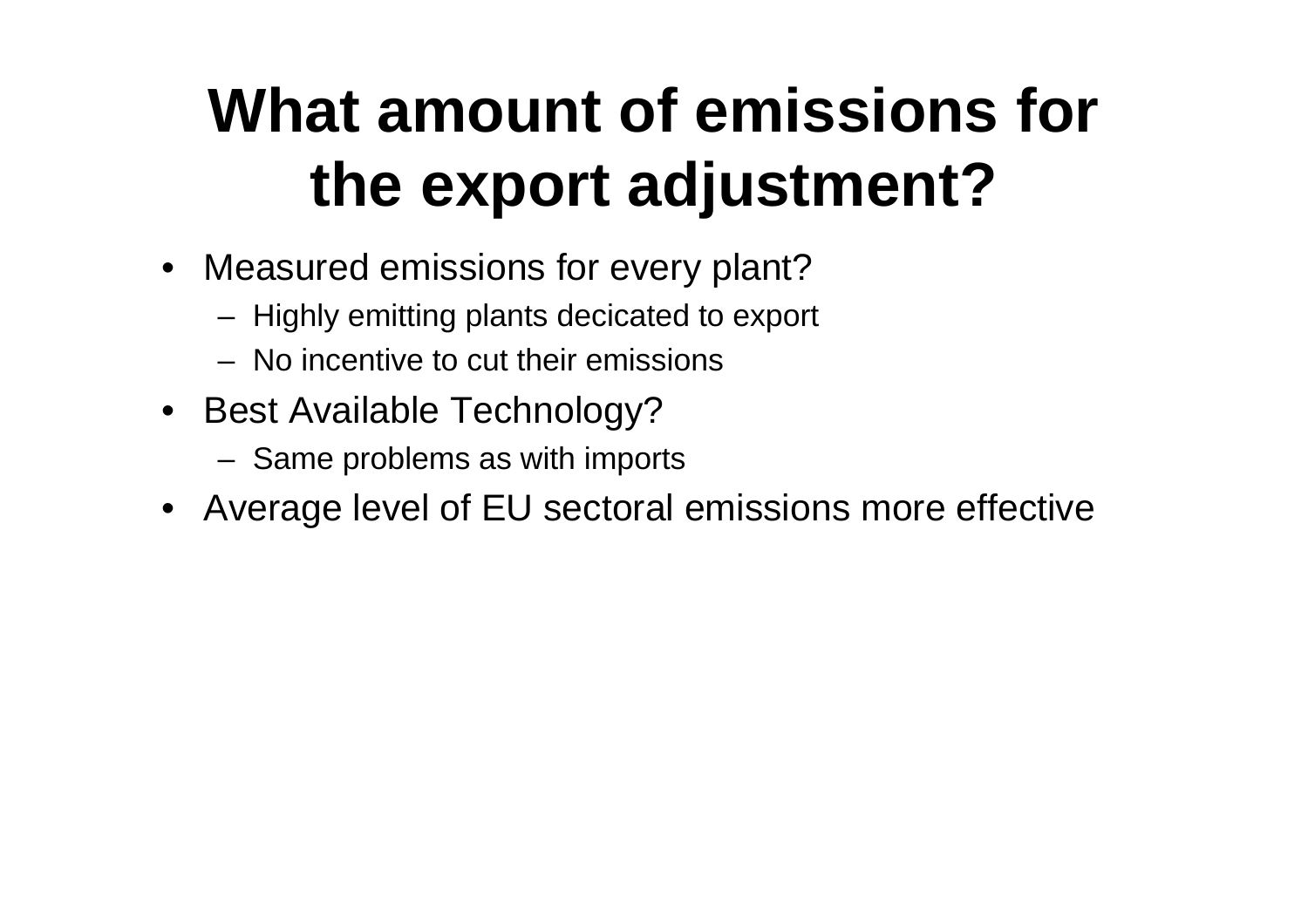## **Should the BA also cover theincrease in production cost?**

- Some indirect emissions should be covered:
	- **Links of the Company** electricity for aluminium
	- –clinker for cement…
- Assumptions needed:
	- and the state of the amount of indirect emissions
	- –pass-through rate…
- Should the increase in marginal production cost (if any) be covered?
	- **Links of the Company** No: too difficult to quantify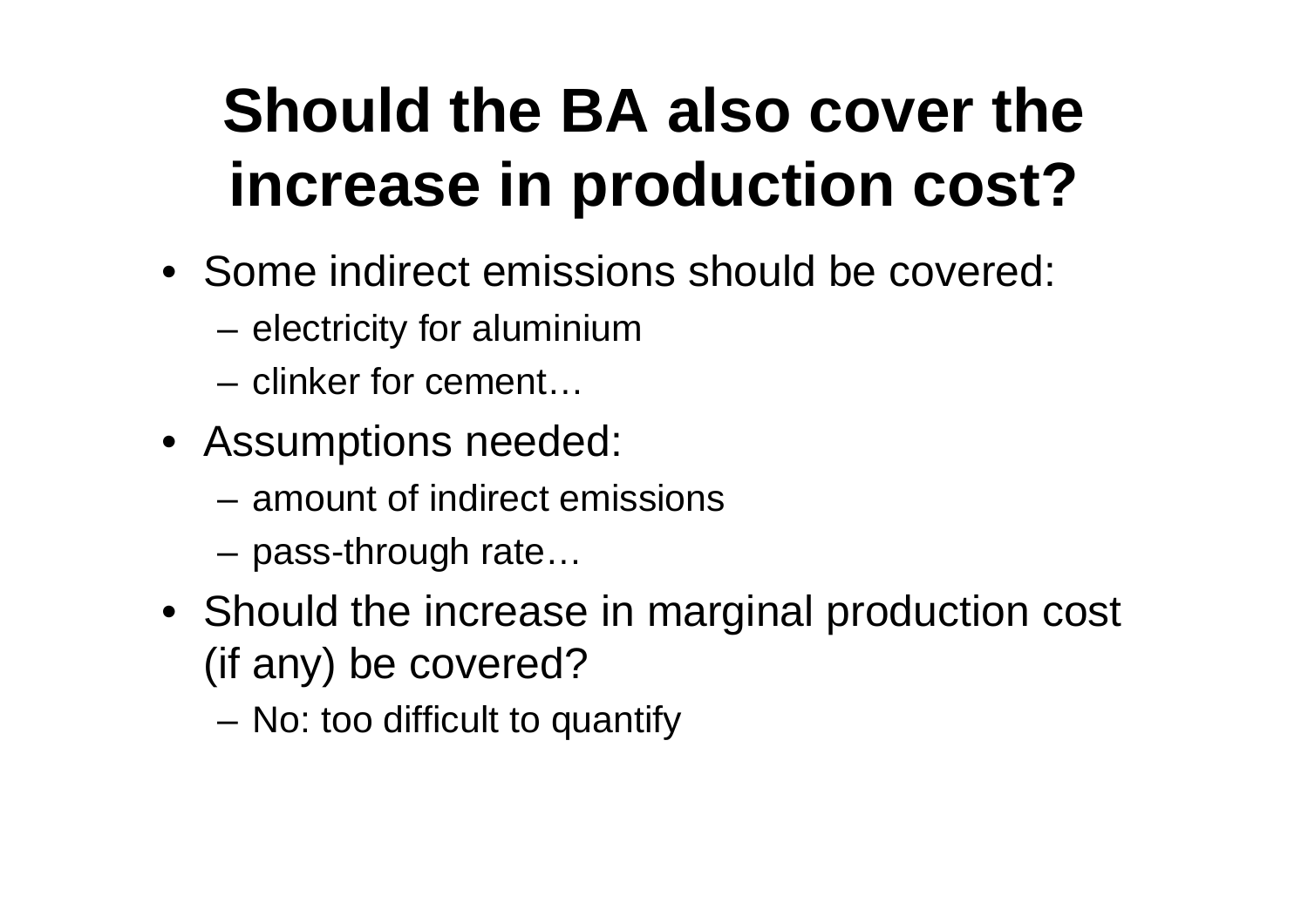## **Enforcement issues**

- Same treatment as domestic emitters  $\rightarrow$  free riding:<br>- Only sanction on foreign firms: ex post han on imports from
	- – Only sanction on foreign firms: ex post ban on imports from thisfirm
	- –May occur at best 1 year & 4 months after imports started
	- $\sim$   $\sim$ – Exporters may create "dummy firms" to continue exporting to theEU
- Solution: exporters should surrender allowances when their products are registred at the EU border (as for theVAT)
- Exporters should have access to EU auction & EUA market